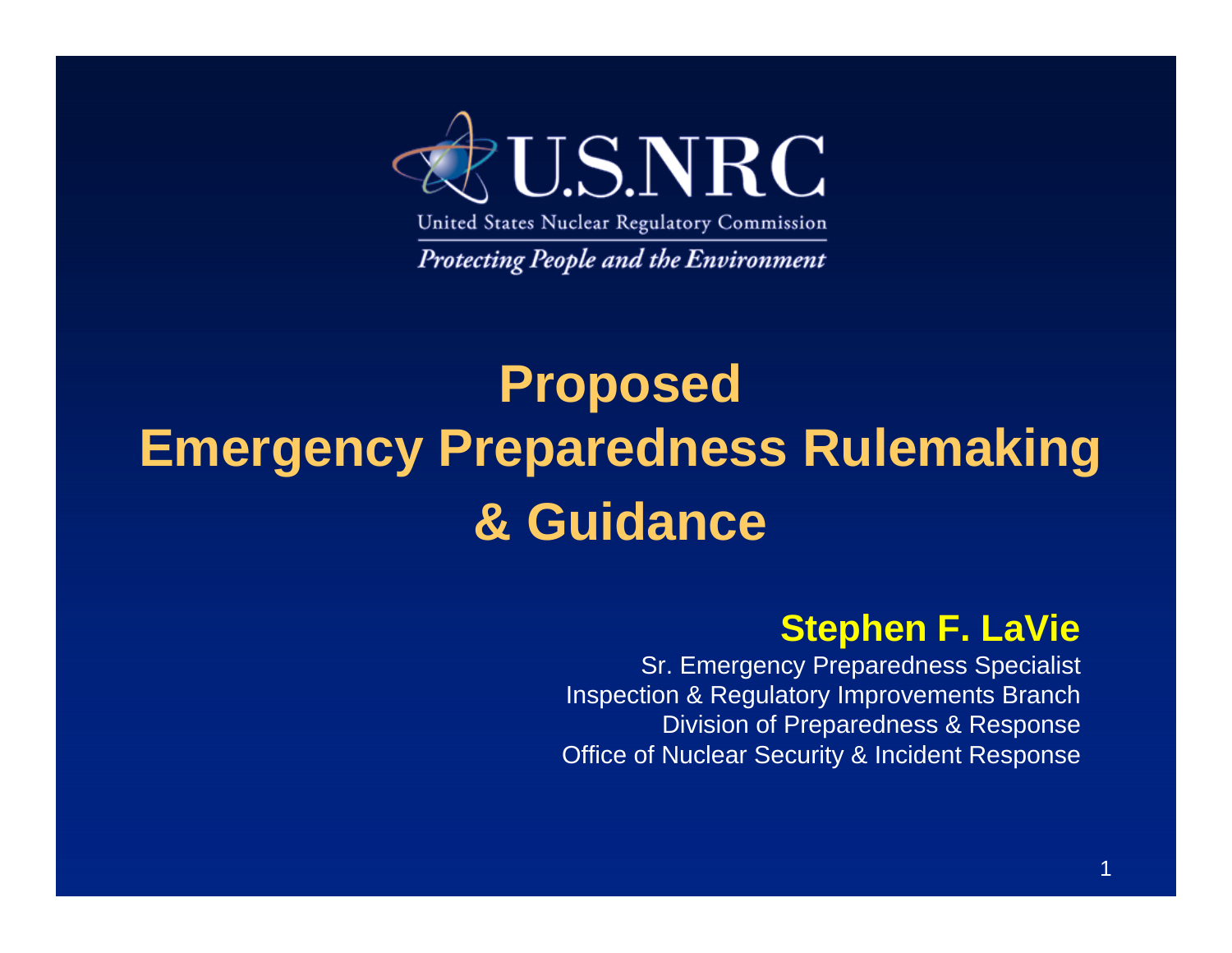

#### **J.S.NRC Proposed EP Rulemaking (ML091170602)**

| #                       | <b>RULEMAKING TOPIC</b>                                                        | <b>ONSITE GUIDANCE</b>        |
|-------------------------|--------------------------------------------------------------------------------|-------------------------------|
| $\overline{\mathbf{1}}$ | <b>On-Shift Multiple Responsibilities</b>                                      | <b>Interim Staff Guidance</b> |
| $\overline{2}$          | <b>Emergency Action Levels for Hostile Action Events</b>                       | <b>Reg. Guide 1.101</b>       |
| $\overline{3}$          | Emergency Response Organization Augmentation at<br><b>Alternative Facility</b> | Interim Staff Guidance        |
| $\boldsymbol{4}$        | Licensee Coordination with Offsite Response Organizations                      | <b>Interim Staff Guidance</b> |
| $5\phantom{1}$          | <b>Protective Actions for Onsite Personnel</b>                                 | Interim Staff Guidance        |
| $6\phantom{1}6$         | <b>Challenging Drills and Exercises</b>                                        | Interim Staff Guidance        |
| $\overline{7}$          | Alert and Notification System Backup Means                                     | Interim Staff Guidance        |
| 8                       | <b>Emergency Declaration Timeliness</b>                                        | Interim Staff Guidance        |
| 9                       | Emergency Operations Facility – Performance-Based<br>Approach                  | Interim Staff Guidance        |
| 10                      | <b>Evacuation Time Estimate Updating</b>                                       | NUREG/CR-XXXX                 |
| 11                      | <b>Emergency Plan Change Process</b>                                           | Draft Reg. Guide 1237         |
| 12                      | <b>Removal of One-Time Requirements</b>                                        | N/A                           |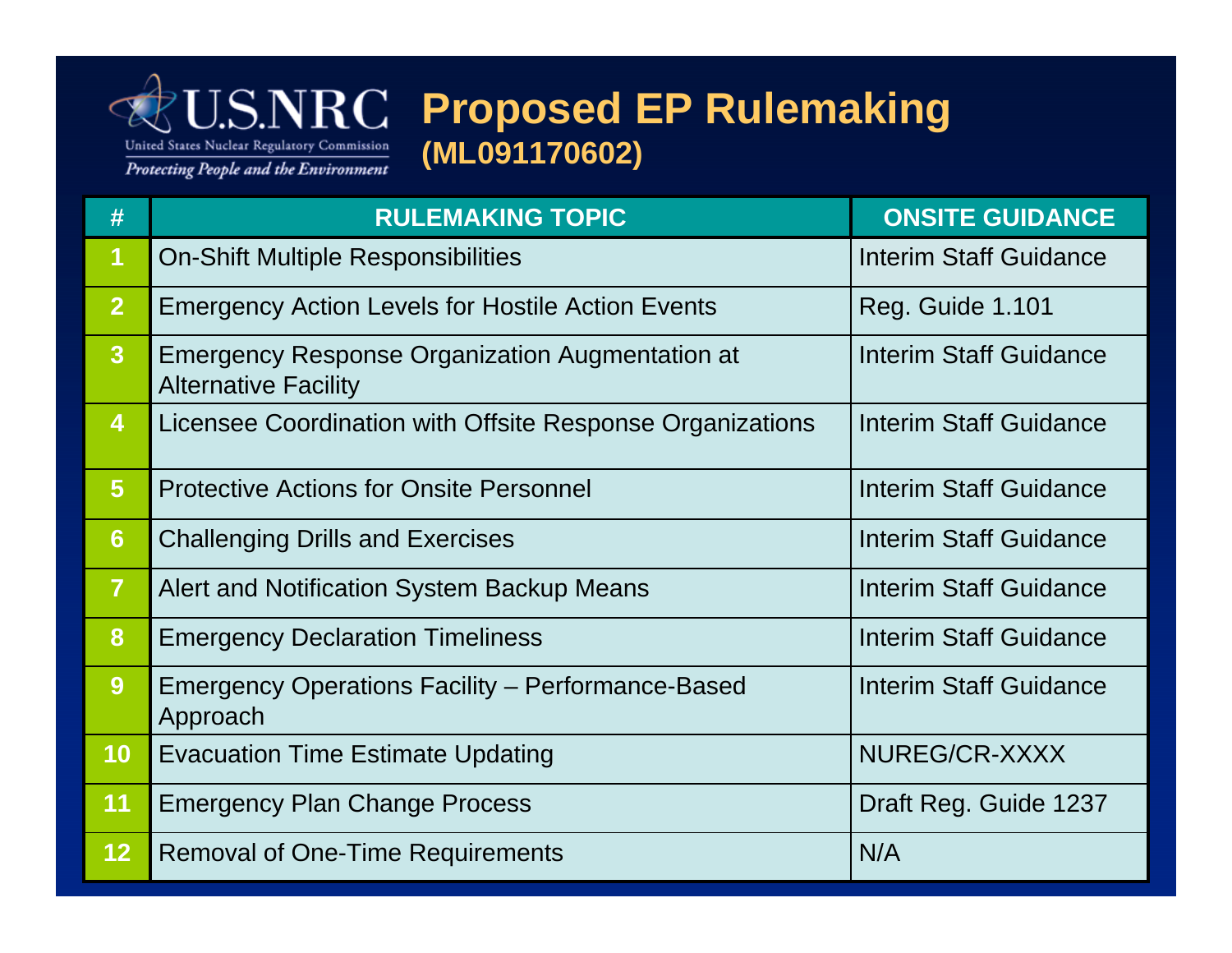

**Requests for Input**

#### • All Part 50 & 52 Licensees

- Inclusion of National Incident Management System/Incident Command System in EP programs
- Shift staffing and augmentation
- Effective date
- Implementation schedule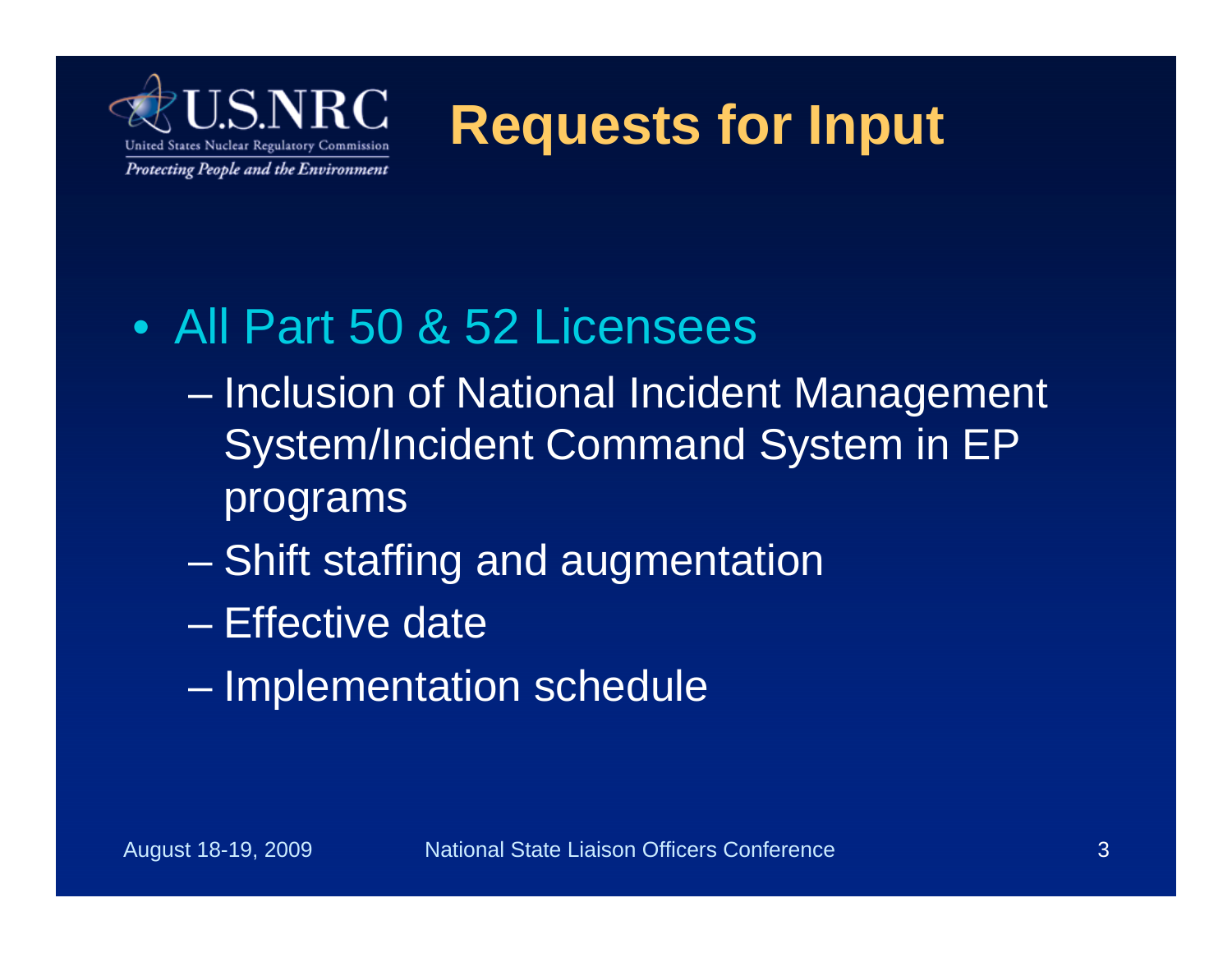

**Requests for Input**

#### • Non-power reactor licensees

- Detailed analyses demonstrating timely performance of emergency response functions by on-shift personnel
- Capability to assess, classify, and declare an emergency condition within 15 minutes
- Hostile action event emergency action levels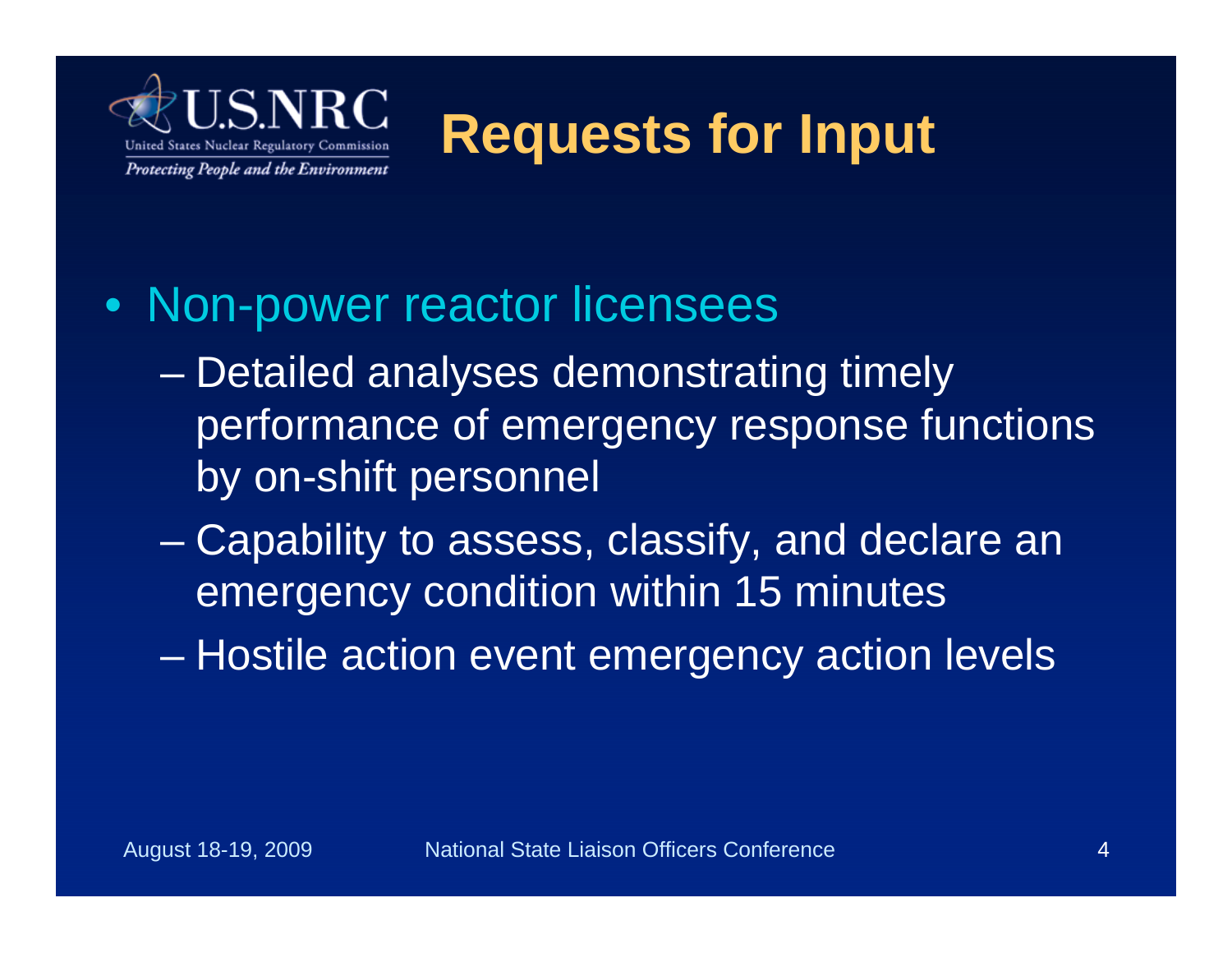

# **Draft Regulatory Guide, DG-1237**

- Guidance for 10 CFR 50.54(q) changes
- Planning standard functions
- Prior NRC approval
- ADAMS ML090080534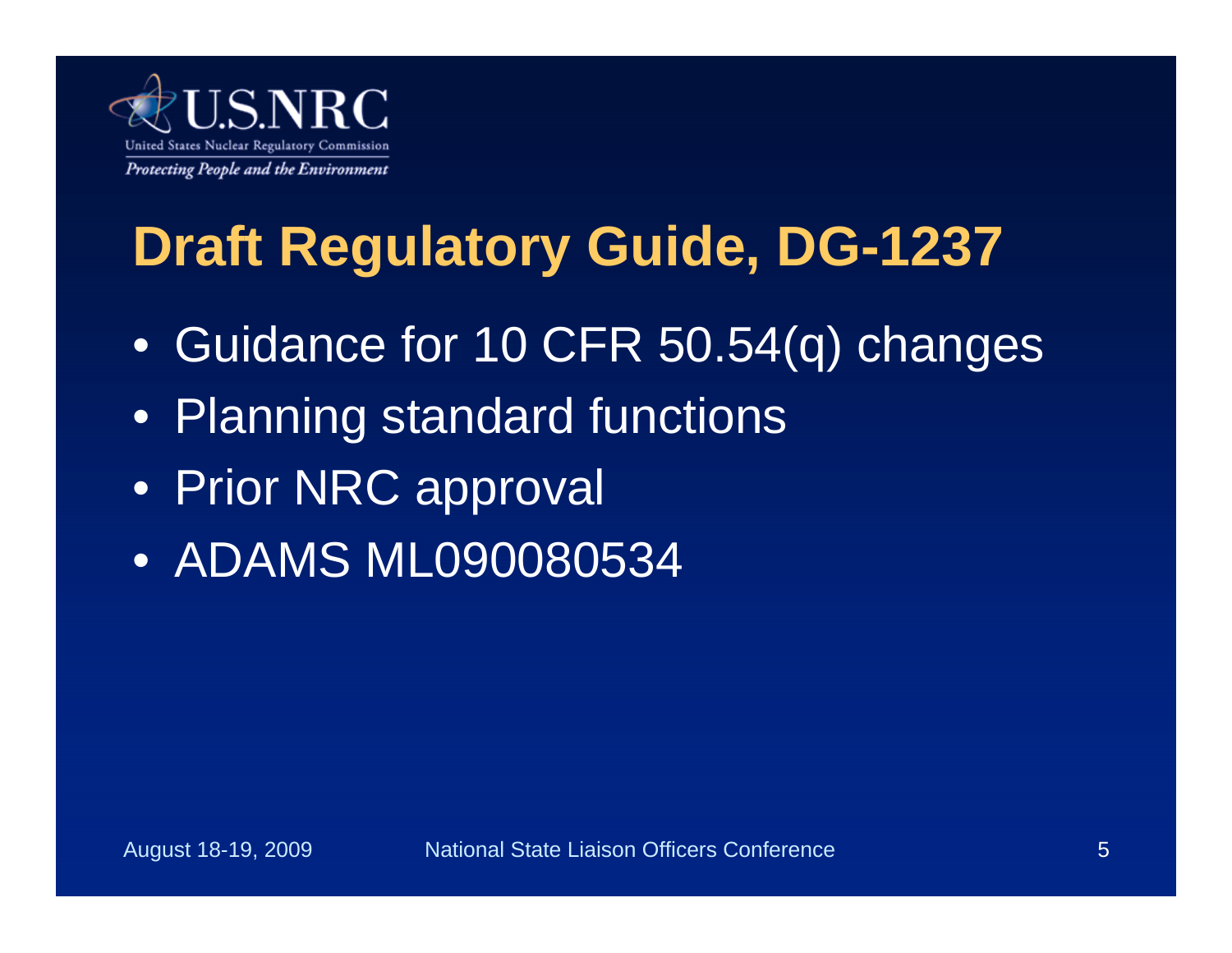

### **Draft NUREG/CR-XXXX**

- Guidance for development of Evacuation Time Estimate studies
- Development of Evacuation Time Estimates for staged evacuation protective actions
- Evaluation criteria for reviewers
- ADAMS ML090560622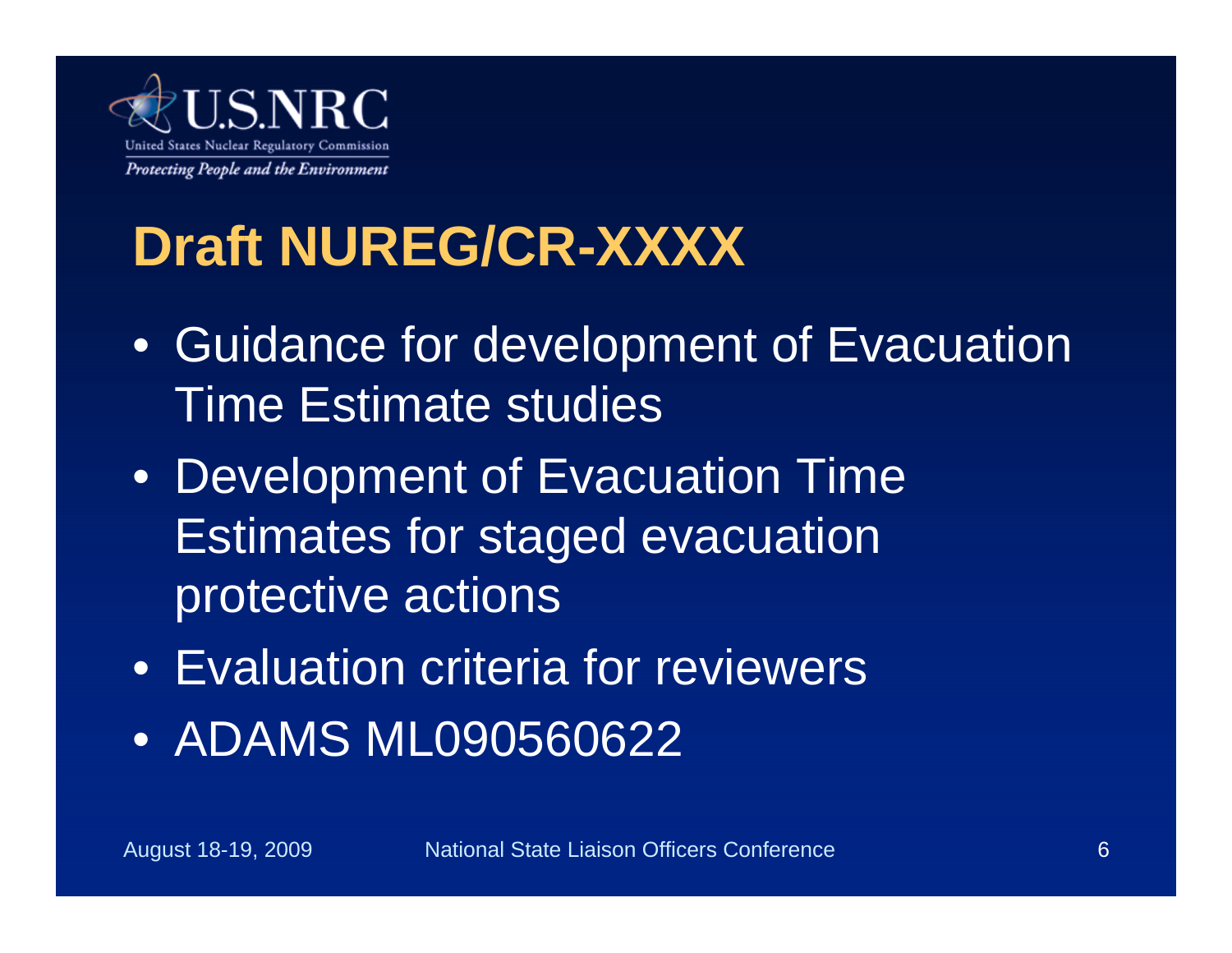

# **Interim Staff Guidance (ISG)**

- Guidance on remaining topics
- Integration of offsite response with onsite EP programs
- Future incorporation into NUREG-0654
- ML083540070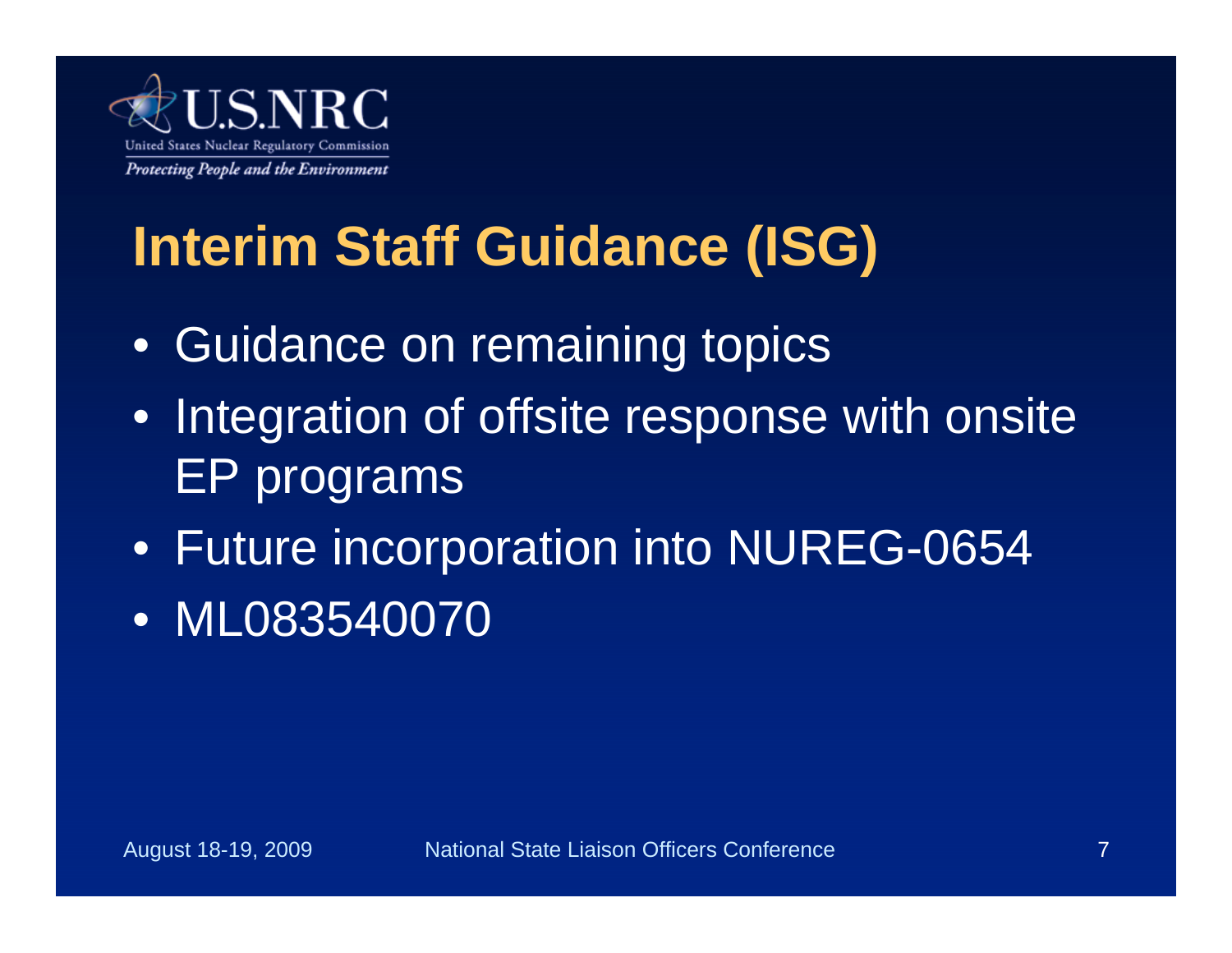

### **PROPOSED IMPLEMENTATION DATES**

#### • Section 50.54(q)

– 30 days after final rule publication with no deferral

- Appendix E, Section IV.D.3 (Backup ANS)
	- First biennial exercise conducted more than one year after effective date of final rule
- Appendix E, Section IV.F.2 (New Exercise Req.)
	- First biennial exercise conducted more than one year after effective date of final rule
- All Other Changes
	- 30 days after final rule publication with option to defer implementation until 180 days after publication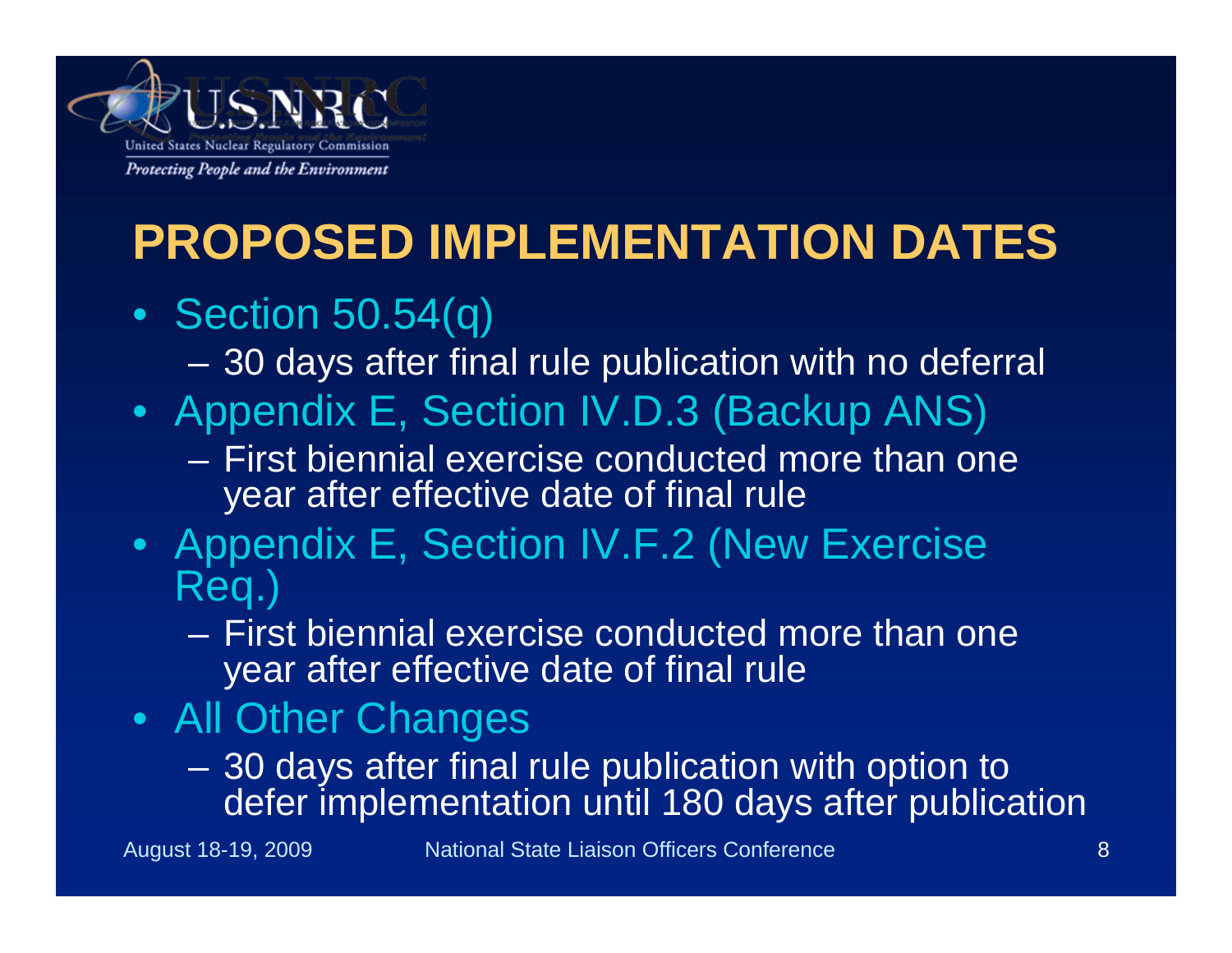

# **Public Comments**

- **October 19, 2009**
- **Web:** www.regulations.gov Docket No. NRC-2008-0122
- **Mail:** Secretary US Nuclear Regulatory Commission Washington, DC 20555-0001 ATTN: Rulemakings and Adjudications Staff
- **E-mail:** Rulemaking.Comments@nrc.gov
- **Fax:** Secretary US Nuclear Regulatory Commission (301) 492-3446